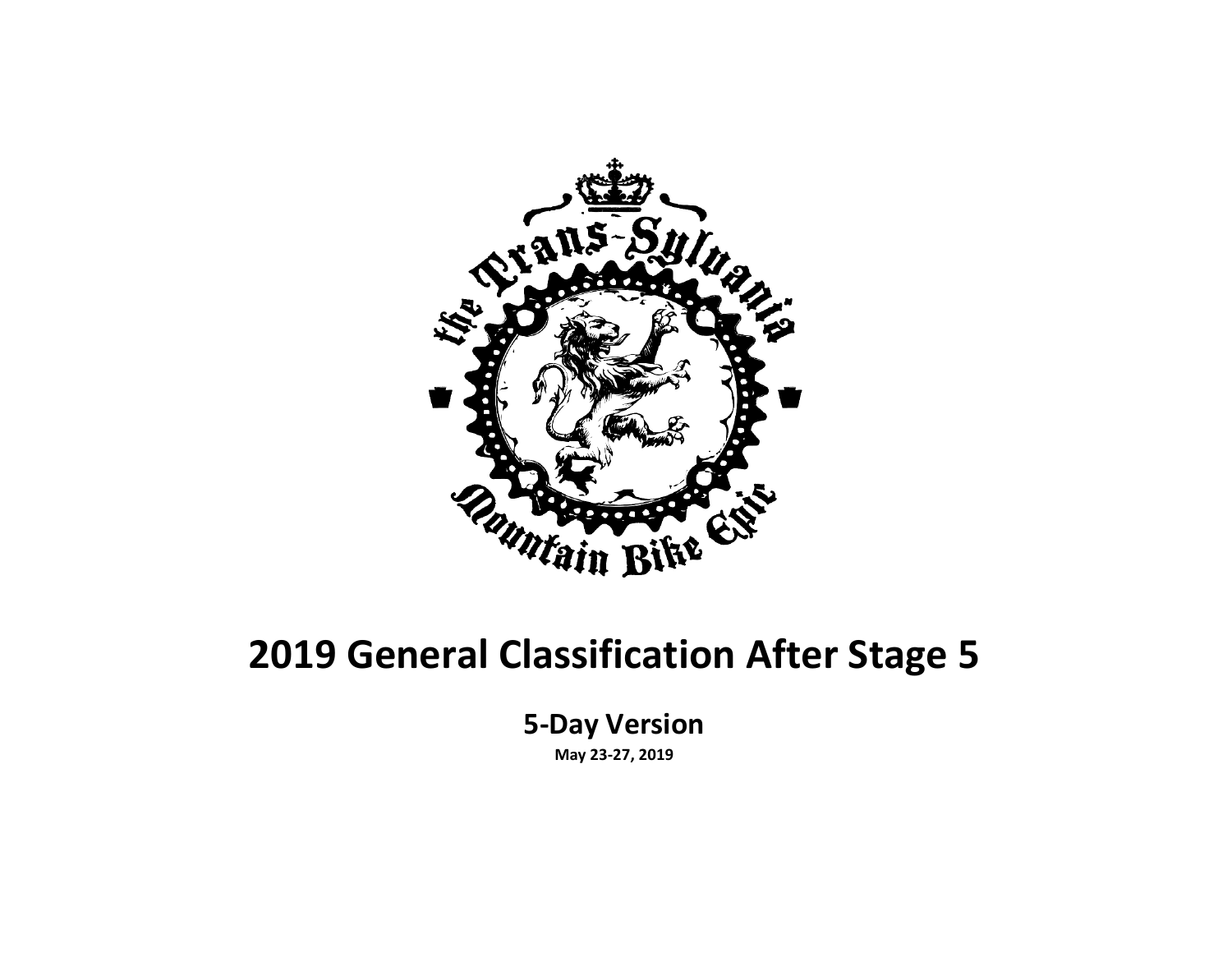## **OPEN MEN**

| <b>RANK</b>  | <b>BIB</b> | <b>NAME</b>             | <b>STAGE 1</b> | <b>STAGE 2</b> | <b>STAGE 3</b> | <b>STAGE 4</b> | <b>STAGE 5</b> | <b>TOTAL TIME</b> |
|--------------|------------|-------------------------|----------------|----------------|----------------|----------------|----------------|-------------------|
| 1            | 1          | <b>JEREMIAH BISHOP</b>  | 02:08:54.26    | 02:54:21.55    | 02:07:20.36    | 02:08:51.42    | 01:23:41.74    | 10:43:09.36       |
| $\mathbf{2}$ | 38         | <b>BRYAN LEWIS</b>      | 02:08:54.38    | 02:55:57.52    | 02:06:40.59    | 02:08:36.26    | 01:23:39:97    | 10:43:48.74       |
| 3            | 2          | <b>KERRY WERNER JR.</b> | 02:09:21.98    | 03:05:43.78    | 02:09:38.28    | 02:13:00.12    | 01:28:59.30    | 11:06:43.48       |
| 4            | 6          | <b>JOHN PETRYLAK</b>    | 02:13:40.43    | 03:17:32.00    | 02:16:32.95    | 02:19:52.98    | 01:35:21.73    | 11:43:00.10       |
| 5.           | 5.         | <b>LUKE HLAVENKA</b>    | 02:26:36.16    | 03:28:29.14    | 02:22:08.88    | 02:24:37.24    | 01:33:19.36    | 12:15:10.80       |
| 6            | 8          | <b>JEFF RUPNOW</b>      | 02:25:38.66    | 03:29:41.90    | 02:20:50.02    | 02:24:01.50    | 01:35:16.82    | 12:15:28.90       |
| 7            | 16         | <b>CODY PHILLIPS</b>    | 02:26:05.56    | 03:49:56.92    | 02:23:08.16    | 02:23:20.57    | 02:06:04.87    | 13:08:36.11       |
| 8            | 19         | <b>JAMIE BABCOCK</b>    | 02:24:38.17    | 04:23:04.10    | 02:24:02.15    | 02:29:54.59    | 01:37:47.32    | 13:19:26.35       |
| 9            | 4          | <b>CHUCK BOYER</b>      | 02:37:25.82    | 04:00:51.81    | 02:36:03.02    | 02:40:22.91    | 01:46:18.90    | 13:41:02.48       |
| 10           | 18         | <b>SIMON TREMBLAY</b>   | 02:48:09.67    | 03:45:48.19    | 02:40:32.60    | 02:52:15.80    | 01:47:10.12    | 13:53:56.41       |
| 11           | 15         | <b>OWEN BRENNEMAN</b>   | 02:47:31.19    | 04:04:18.52    | 02:34:57.88    | 02:49:16.23    | 01:46:12.16    | 14:02:16.01       |
| 12           | 10         | <b>ANDREW DUENSING</b>  | 02:28:59.04    | 05:20:16.42    | 02:28:00.59    | 02:36:02.04    | 01:38:07.15    | 14:31:25.25       |
| 13           | 7          | <b>ZACH ADAMS</b>       | 03:19:35.08    | 04:16:13.55    | 02:48:31.23    | 02:40:32.39    | 01:44:45.21    | 14:49:37.48       |
| 14           | 9          | <b>JORDI FERNANDEZ</b>  | 03:04:31.55    | 04:14:29.87    | 02:54:19.10    | 04:26:27.81    | 02:17:42.01    | 16:57:30.36       |
| 15           | 3          | <b>THOMAS TURZA</b>     | 03:01:51.50    | 05:07:10.72    | 03:22:27.17    | 03:16:50.23    | 02:14:19.02    | 17:02:38.65       |
| 16           | 14         | <b>JOSEPH LACINY</b>    | 03:08:51.50    | 05:11:30.67    | 03:48:55.93    | 03:22:05.68    | 02:16:58.17    | 17:48:21.96       |
| 17           | 11         | <b>IVAN BONNIN</b>      | 03:20:52.42    | 04:41:39.71    | 03:09:42.25    | 04:26:56.94    | 02:17:41.69    | 17:56:53.02       |
| 18           | 12         | <b>MANUEL LETELIER</b>  | 03:20:53.12    | 05:10:07.83    | 03:10:40.77    | 04:26:54.14    | 02:17:42.06    | 18:26:17.93       |
|              | 20         | <b>NOAH FLAXMAN</b>     | 02:31:43.50    | 06:10:07.08    | <b>DNF/DNS</b> | DNF/DNS        | DNF/DNS        | <b>DNF</b>        |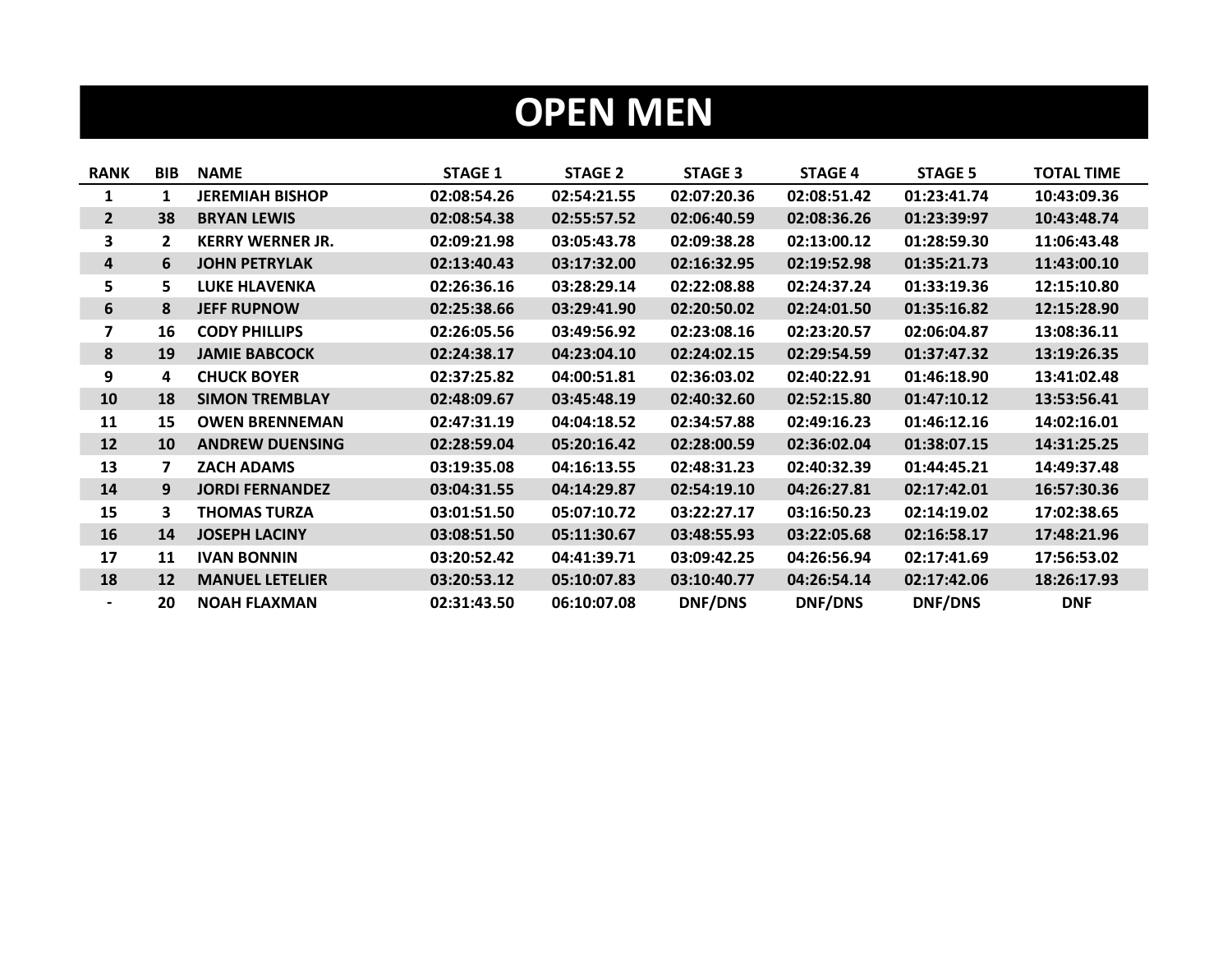## **OPEN WOMEN**

| <b>RANK</b>              | <b>BIB</b> | <b>NAME</b>                | <b>STAGE 1</b> | <b>STAGE 2</b> | <b>STAGE 3</b> | <b>STAGE 4</b> | <b>STAGE 5</b> | <b>TOTAL TIME</b> |
|--------------------------|------------|----------------------------|----------------|----------------|----------------|----------------|----------------|-------------------|
| 1                        | 28         | <b>BRITT MASON</b>         | 02:41:18.75    | 03:49:32.96    | 02:35:37.54    | 02:44:01.41    | 01:46:36.25    | 13:37:06.93       |
| $2^{\circ}$              | 36         | <b>MARLEE DIXON</b>        | 02:39:43.40    | 03:57:01.14    | 02:38:04.69    | 02:40:31.26    | 01:47:01.57    | 13:42:22.08       |
| 3.                       | 37         | <b>JULIA THUMEL</b>        | 02:40:36.78    | 03:58:53.19    | 02:36:33.68    | 02:47:43.24    | 01:54:07.85    | 13:57:54.75       |
| $\overline{a}$           | 34         | <b>BRYNA BLANCHARD</b>     | 02:43:35.86    | 04:09:05.19    | 02:50:58.44    | 02:52:54.64    | 01:56:24.78    | 14:32:58.94       |
| 5.                       | 29         | <b>EMILY WERNER</b>        | 02:49:31.70    | 04:18:16.69    | 02:40:26.35    | 02:53:14.78    | 01:52:20.28    | 14:33:49.82       |
| 6                        | 27         | <b>JEN TILLMAN</b>         | 02:52:52.12    | 04:37:08.46    | 02:46:56.19    | 03:02:50.09    | 01:57:39.13    | 15:17:26.01       |
| 7                        | 30         | <b>MIKI RAZO</b>           | 02:57:40.08    | 04:25:15.07    | 03:02:20.10    | 02:56:06.57    | 02:00:39.27    | 15:22:01.11       |
| 8                        | 31         | <b>REBECCA LEWANDOWSKI</b> | 02:58:57.67    | 04:52:30.14    | 03:05:06.46    | 03:14:04.58    | 02:47:52.73    | 16:58:31.61       |
| 9                        | 35         | <b>ELIZABETH LEE</b>       | 03:26:21.35    | 05:23:37.22    | 03:21:45.01    | 03:52:53.55    | 02:27:09.80    | 18:31:46.95       |
| 10                       | 33         | <b>CORIANNE KOCAREK</b>    | 03:44:10.96    | 06:22:25.03    | 03:46:45.29    | 04:43:51.50    | 02:59:47.02    | 21:36:59.83       |
| $\overline{\phantom{0}}$ | 32         | <b>AMELIA CAPUANO</b>      | 02:44:59.43    | 04:26:47.06    | 02:42:15.20    | 02:44:53.09    | DNF/DNS        | <b>DNF</b>        |
| $\overline{\phantom{0}}$ | 26         | <b>CARLA WILLIAMS</b>      | 02:28:36.64    | 04:26:47.10    | DNF/DNS        | DNF/DNS        | <b>DNF/DNS</b> | <b>DNF</b>        |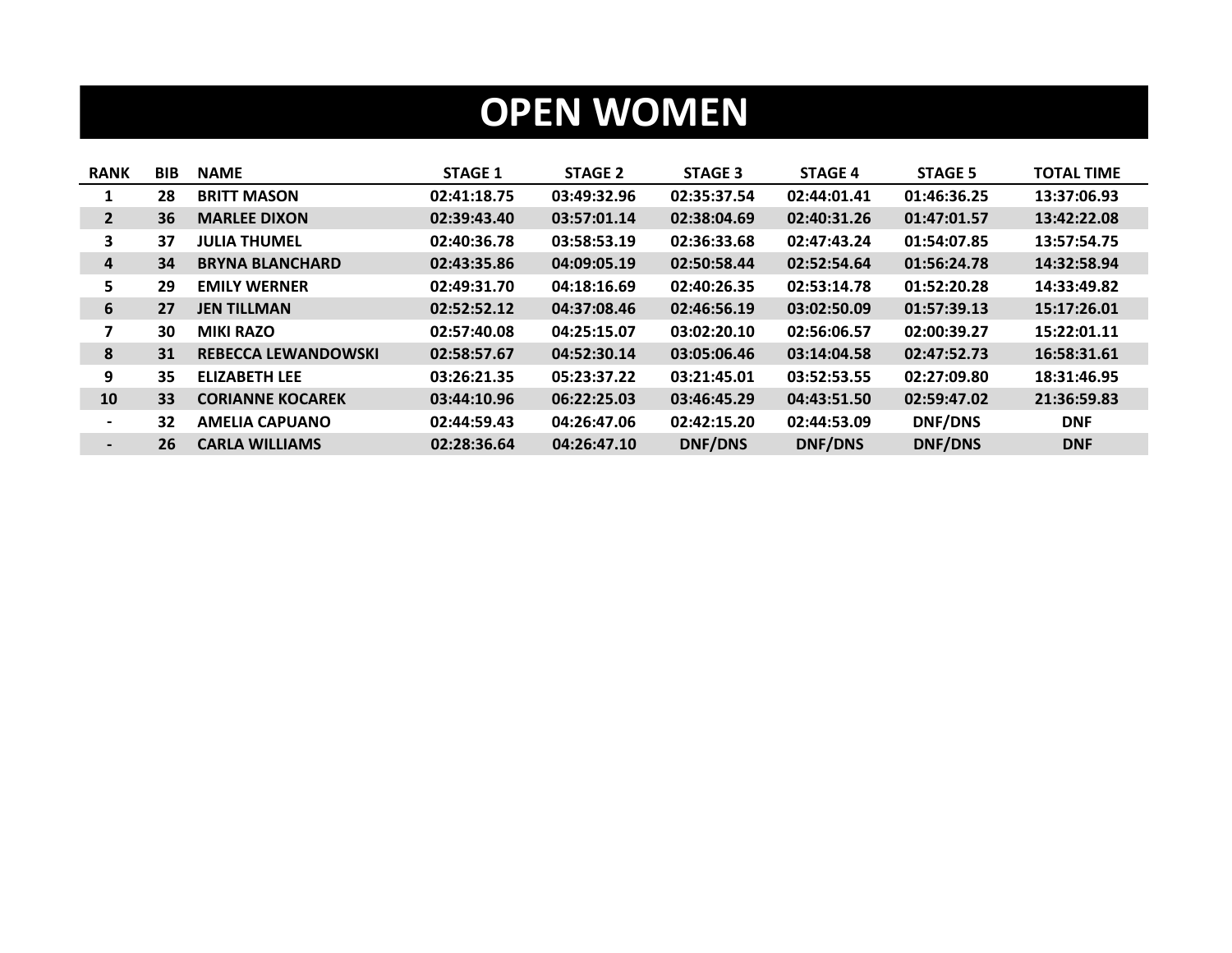# **MEN 40-49**

| <b>RANK</b>  | <b>BIB</b> | <b>NAME</b>                | <b>STAGE 1</b> | <b>STAGE 2</b> | <b>STAGE 3</b> | <b>STAGE 4</b> | <b>STAGE 5</b> | <b>TOTAL TIME</b> |
|--------------|------------|----------------------------|----------------|----------------|----------------|----------------|----------------|-------------------|
| 1            | 40         | <b>MIKE MONTALBANO</b>     | 02:18:38.54    | 03:25:56.64    | 02:20:37.97    | 02:23:16.38    | 01:33:30.87    | 12:02:00.43       |
| $\mathbf{2}$ | 47         | <b>BRIAN HUGHES</b>        | 02:28:39.55    | 03:42:20.11    | 02:23:58.88    | 02:39:03.43    | 01:32:50.08    | 12:46:52.07       |
| 3            | 43         | <b>ROB CAMPBELL</b>        | 02:30:10.18    | 04:08:01.84    | 02:23:11.43    | 02:32:48.67    | 01:43:43.28    | 13:17:55.41       |
| 4            | 42         | <b>MATTHEW KESECKER</b>    | 02:40:32.81    | 03:53:53.89    | 02:33:33.22    | 02:39:04.49    | 01:50:17.41    | 13:37:21.83       |
| 5.           | 55         | <b>KEITH RENFROE</b>       | 02:56:39.34    | 04:19:38.67    | 02:46:21.82    | 02:47:39.12    | 01:49:14.71    | 14:39:33.68       |
| 6            | 48         | <b>BEVIN REITH</b>         | 02:40:41.21    | 04:41:11.48    | 02:40:10.82    | 02:52:42.89    | 01:50:34.27    | 14:45:20.69       |
| 7            | 56         | <b>TIM SNOW</b>            | 03:01:18.56    | 04:27:50.31    | 02:51:14.08    | 03:11:16.22    | 02:01:19.11    | 15:32:58.30       |
| 8            | 45         | <b>LEVI THORNTON</b>       | 03:29:30.02    | 04:16:24.77    | 02:33:25.79    | 03:37:26.83    | 01:43:53.95    | 15:40:41.37       |
| 9            | 44         | <b>CHRIS MICELI</b>        | 03:10:55.52    | 04:44:29.35    | 03:16:18.39    | 03:09:21.25    | 02:13:38.06    | 16:34:42.59       |
| 10           | 51         | <b>ERNESTO RUBIO LOPEZ</b> | 03:11:53.31    | 05:32:34.77    | 03:09:46.11    | 04:26:55.78    | 02:17:43.59    | 18:38:53.58       |
| 11           | 52         | <b>PEP LLECHA ESTEVE</b>   | 03:20:19.21    | 05:46:48.32    | 03:09:09.52    | 04:26:29.06    | 02:17:39.85    | 19:00:25.98       |
| 12           | 54         | <b>RUSSELL DOCKERY</b>     | 03:34:36.04    | 05:40:06.84    | 03:44:00.48    | 04:09:11.29    | 02:30:25.56    | 19:38:20.24       |
| 13           | 46         | <b>SCOTT BALLAY</b>        | 04:01:21.44    | 06:32:16.80    | 04:05:09.64    | 04:07:01.49    | 02:44:20.46    | 21:30:09.84       |
|              | 49         | <b>JEAN LANDRY</b>         | 05:01:21.44    | DNF/DNS        | DNF/DNS        | 04:47:08.44    | 03:24:26.18    | <b>DNF</b>        |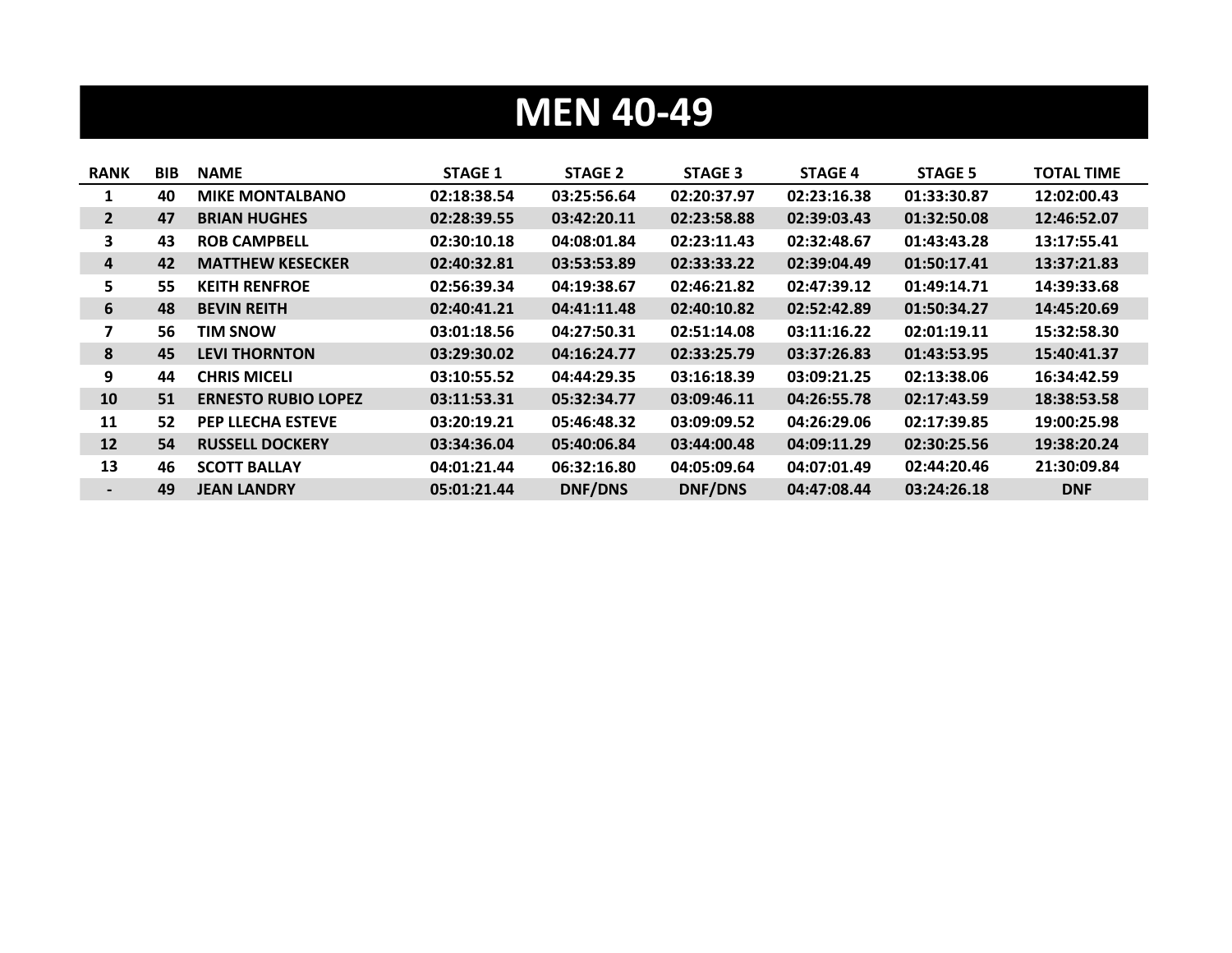## **MEN 50-59**

| <b>RANK</b>              | BIB | <b>NAME</b>              | <b>STAGE 1</b> | <b>STAGE 2</b> | <b>STAGE 3</b> | <b>STAGE 4</b> | <b>STAGE 5</b> | <b>TOTAL TIME</b> |
|--------------------------|-----|--------------------------|----------------|----------------|----------------|----------------|----------------|-------------------|
|                          | 76  | <b>ANDY AUGUST</b>       | 02:32:54.30    | 04:11:58.50    | 02:32:52.24    | 02:33:38.22    | 01:41:43.98    | 13:33:07.25       |
| $\overline{2}$           | 69  | <b>AARON (AJ) MOONEY</b> | 02:34:01.62    | 03:48:54.90    | 02:27:25.72    | 02:39:56.52    | 02:06:33.23    | 13:36:52.00       |
| 3                        | 68  | <b>ROLF RIMROTT</b>      | 02:39:00.17    | 03:55:37.05    | 02:39:27.84    | 02:46:02.81    | 01:47:53.50    | 13:48:01.38       |
| 4                        | 72  | <b>RICH DILLEN</b>       | 02:39:57.97    | 04:06:29.16    | 02:48:53.05    | 03:00:58.21    | 01:54:18.99    | 14:30:37.41       |
| 5                        | 150 | <b>JIM MILLER</b>        | 03:04:08.07    | 04:08:59.25    | 02:39:40.43    | 02:52:43.30    | 01:56:06.68    | 14:41:37.74       |
| 6                        | 62  | <b>GARY SWAYZE</b>       | 02:43:11.56    | 04:18:38.77    | 02:42:11.89    | 02:53:50.64    | 02:06:31.91    | 14:44:24.79       |
| $\overline{ }$           | 71  | <b>DON SEIB</b>          | 02:42:28.43    | 04:03:03.71    | 03:13:10.54    | 02:49:16.21    | 02:24:43.01    | 15:12:41.92       |
| 8                        | 60  | <b>DAVID STACEY</b>      | 02:45:08.38    | 05:08:29.33    | 02:43:12.42    | 02:46:04.55    | 02:24:16.00    | 15:47:10.69       |
| 9                        | 65  | <b>CHRIS MERRIAM</b>     | 03:05:53.78    | 04:43:12.99    | 03:11:21.09    | 03:17:22.55    | 02:06:05.49    | 16:23:55.91       |
| 10                       | 77  | <b>CARROLL THUMEL</b>    | 03:10:54.12    | 05:20:31.66    | 03:26:40.82    | 03:29:47.42    | 02:23:37.69    | 17:51:31.72       |
| 11                       | 67  | <b>JOHNNY YEAMAN</b>     | 03:06:52.02    | 05:03:40.74    | 03:31:23.79    | 03:52:05.07    | 02:28:25.75    | 18:02:27.38       |
| 12                       | 74  | <b>MARTIN ROY</b>        | 03:41:37.76    | 05:12:26.75    | 03:25:38.49    | 03:46:23.45    | 02:22:08.53    | 18:28:15.00       |
| 13                       | 75  | <b>JEFF NINER</b>        | 03:32:02.40    | 05:36:03.72    | 03:44:39.46    | 04:42:40.55    | 02:36:07.12    | 20:11:33.27       |
| 14                       | 64  | <b>GREGG EDELSTEIN</b>   | 03:59:43.56    | 06:28:02.81    | 03:58:12.55    | 04:27:06.90    | 02:53:43.30    | 21:46:49.13       |
|                          | 73  | <b>KEVIN KNIGHT</b>      | 04:32:02.40    | 05:30:16.07    | 03:31:28.15    | DNF/DNS        | 02:28:25.78    | <b>DNF</b>        |
| $\overline{\phantom{a}}$ | 70  | <b>JOHN KUHN</b>         | 02:30:26.19    | <b>DNF/DNS</b> | 02:30:12.41    | 03:11:49.37    | 01:41:34.79    | <b>DNF</b>        |
|                          | 66  | <b>SVEN MIGOT</b>        | 04:07:43.61    | DNF/DNS        | <b>DNF/DNS</b> | 04:02:27.39    | 02:33:52.62    | <b>DNF</b>        |

## **WOMEN 40+**

| <b>RANK</b> | <b>BIB</b> | <b>NAME</b>        | STAGE 1     | <b>STAGE 2</b> | <b>STAGE 3</b> | <b>STAGE 4</b> | <b>STAGE 5</b> | <b>TOTAL TIME</b> |
|-------------|------------|--------------------|-------------|----------------|----------------|----------------|----------------|-------------------|
|             | 98         | LAUREN COSTANTINI  | 03:11:05.58 | 04:47:05.40    | 03:13:35.90    | 03:28:03.96    | 02:19:22.12    | 16:59:12.98       |
|             | 99         | <b>MONICA WOLF</b> | 04:11:05.58 | 05:03:40.73    | 03:31:21.89    | 03:52:05.10    | 02:28:25.84    | 19:06:39.16       |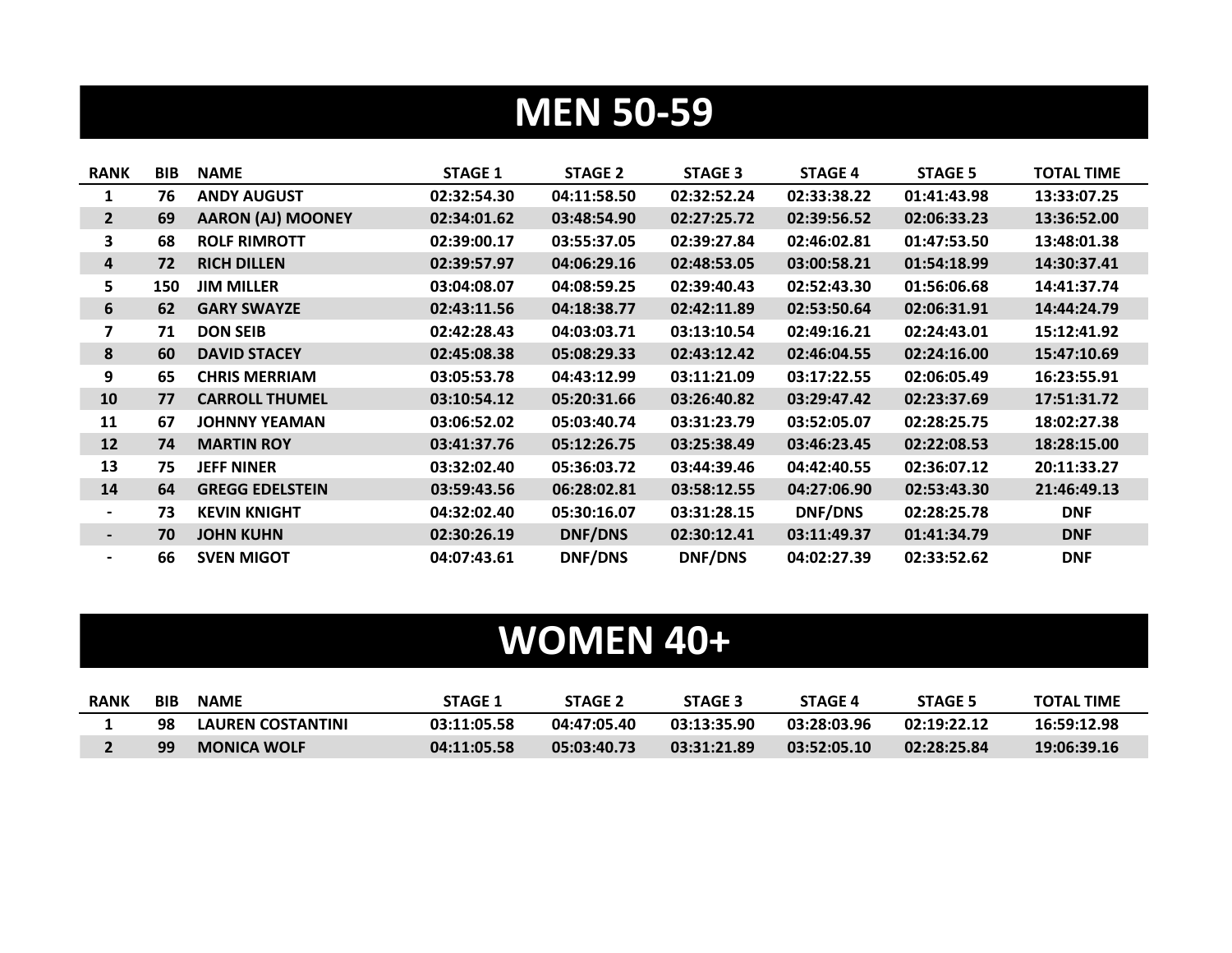### **CLYDESDALE**

| <b>RANK</b> | BIB | <b>NAME</b>         | <b>STAGE 1</b> | <b>STAGE 2</b> | STAGE 3        | <b>STAGE 4</b> | <b>STAGE 5</b> | <b>TOTAL TIME</b> |
|-------------|-----|---------------------|----------------|----------------|----------------|----------------|----------------|-------------------|
|             | 91  | TODD HAIG           | 03:34:01.56    | 05:30:49.01    | 03:25:46.49    | 03:30:11.47    | 02:29:52.01    | 18:30:40.56       |
|             | 92  | <b>JOHN DURKIN</b>  | 03:43:17.72    | 05:55:22.42    | 03:38:01.79    | 03:53:57.13    | 02:40:48.87    | 19:51:27.94       |
|             | 90  | <b>CHRIS BALLAY</b> | 04:18:03.80    | 06:41:31.80    | <b>DNF/DNS</b> | <b>DNF/DNS</b> | 02:44:21.00    | <b>DNF</b>        |

### **SINGLE SPEED**

| <b>RANK</b>    | <b>BIB</b> | <b>NAME</b>            | <b>STAGE 1</b> | <b>STAGE 2</b> | <b>STAGE 3</b> | <b>STAGE 4</b> | <b>STAGE 5</b> | <b>TOTAL TIME</b> |
|----------------|------------|------------------------|----------------|----------------|----------------|----------------|----------------|-------------------|
|                | 83         | <b>MARTIN SCHLEEDE</b> | 02:30:04.81    | 03:36:51.78    | 02:27:57.58    | 02:34:00.10    | 01:44:12.05    | 12:53:06.35       |
| $\overline{2}$ | 87         | <b>ELI ORTH</b>        | 02:38:06.04    | 03:37:23.19    | 02:31:44.57    | 02:39:03.03    | 01:44:44.55    | 13:11:01.39       |
| 3              | 86         | <b>JOE WORBOY</b>      | 02:35:39.85    | 03:53:12.27    | 02:30:49.64    | 02:37:16.73    | 01:43:09.05    | 13:20:07.55       |
| 4              | 84         | <b>ADIN MAYNARD</b>    | 02:33:13.51    | 03:54:54.75    | 02:40:31.06    | 02:38:40.14    | 01:51:57.19    | 13:39:16.66       |
| 5.             | 85         | <b>CHRIS LANE</b>      | 02:33:42.85    | 04:01:35.14    | 02:35:51.33    | 03:11:53.60    | 01:48:36.78    | 14:11:39.71       |
| 6              | 41         | <b>JEFFREY BROWN</b>   | 03:05:53.45    | 03:56:33.35    | 02:41:06.24    | 02:54:49.98    | 02:17:13.00    | 14:55:36.04       |
| 7              | 88         | <b>KENNY KOCAREK</b>   | 02:39:55.06    | 03:56:00.80    | 02:35:54.48    | 02:47:48.35    | 02:59:47.09    | 14:59:25.80       |
| 8              | 81         | <b>JAMES ALLEN</b>     | 02:52:30.30    | 04:13:49.71    | 02:49:41.26    | 03:00:57.18    | 02:54:32.93    | 15:51:31.40       |
| 9              | 82         | <b>SCOTT RATH</b>      | 03:02:08.07    | 04:17:53.71    | 03:40:25.61    | 03:48:02.72    | 02:04:20.22    | 16:52:50.35       |
| 10             | 80         | <b>DANIEL FAUSEY</b>   | 03:34:29.89    | 04:51:45.40    | 03:04:17.17    | 03:19:17.44    | 02:11:05.46    | 17:00:55.39       |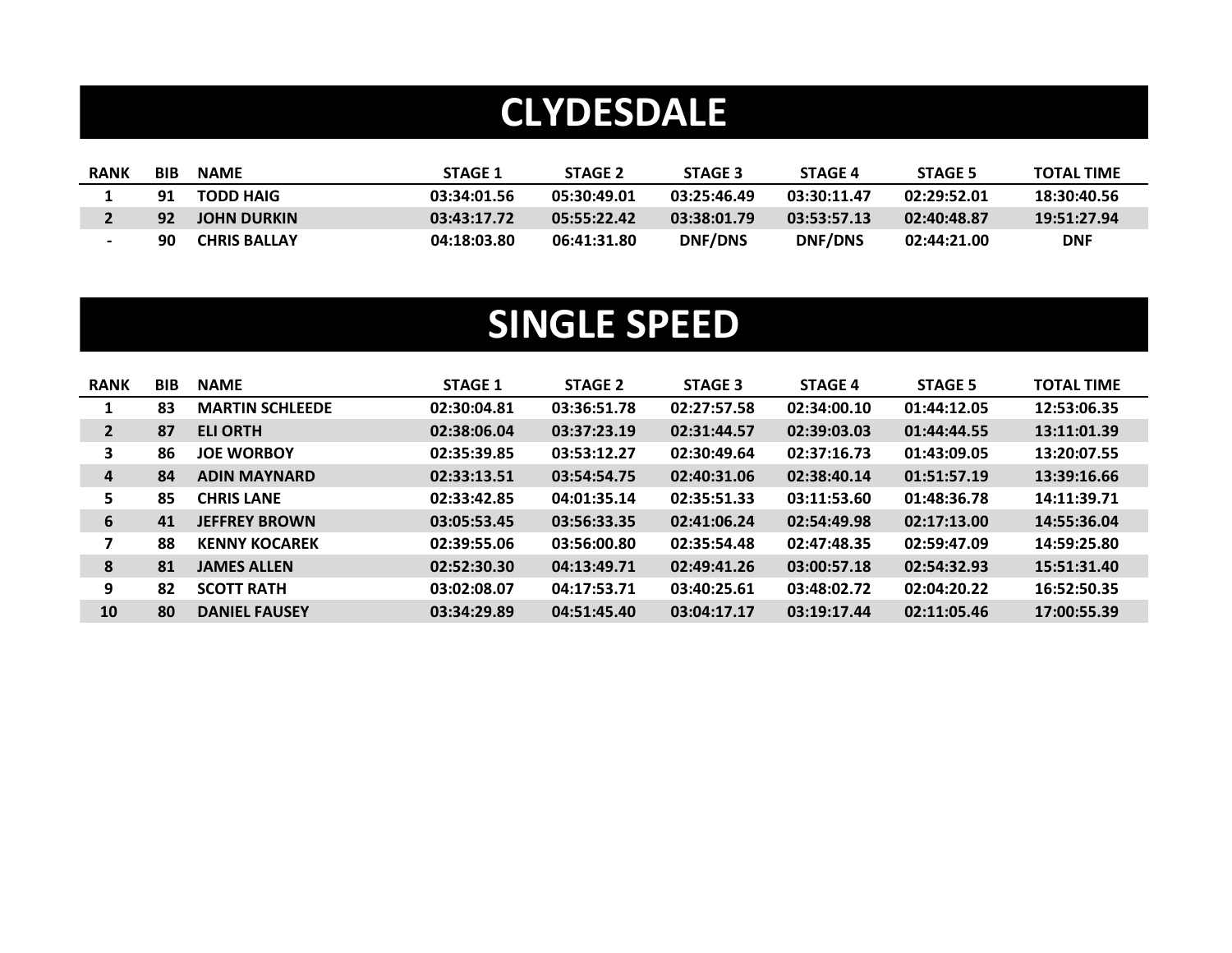# **DUO CO-ED**

| <b>RANK</b>             | <b>BIB</b> | <b>NAME</b>             | <b>STAGE 1</b> | <b>STAGE 2</b> | <b>STAGE 3</b> | <b>STAGE 4</b> | <b>STAGE 5</b> | <b>TOTAL TIME</b> |
|-------------------------|------------|-------------------------|----------------|----------------|----------------|----------------|----------------|-------------------|
| 1                       |            | <b>TEAM TIME</b>        | 02:39:05.78    | 03:50:56.32    | 02:36:35.04    | 02:45:22.66    | 01:49:28.96    | 13:41:26.27       |
|                         | 113        | <b>ANTHONY TOOPS</b>    | 02:39:05.83    | 03:50:56.32    | 02:36:35.04    | 02:45:22.66    | 01:49:29.01    | 13:41:28.88       |
|                         | 112        | <b>JEN TOOPS</b>        | 02:39:05.78    | 03:52:05.05    | 02:36:42.97    | 02:45:23.31    | 01:49:28.96    | 13:42:46.09       |
| $\overline{2}$          |            | <b>TEAM TIME</b>        | 02:40:44.11    | 04:03:19.91    | 02:48:33.27    | 02:48:35.52    | 01:54:34.62    | 14:15:45.24       |
|                         | 104        | <b>TRAVIS SAELER</b>    | 02:40:44.11    | 04:03:19.91    | 02:48:33.27    | 02:48:35.64    | 01:54:34.62    | 14:15:47.57       |
|                         | 105        | <b>JULIE SAELER</b>     | 02:40:53.33    | 04:03:32.94    | 02:48:43.13    | 02:48:35.52    | 01:54:34.68    | 14:16:19.63       |
| 3                       |            | <b>TEAM TIME</b>        | 03:11:53.21    | 04:15:43.67    | 02:39:38.48    | 02:47:41.87    | 01:51:31.21    | 14:46:26.51       |
|                         | 106        | <b>TRISH GRAJCZYK</b>   | 03:11:53.21    | 04:15:43.67    | 02:39:38.48    | 02:47:43.28    | 01:51:31.21    | 14:46:29.87       |
|                         | 107        | <b>JUAN GARCIA</b>      | 03:15:01.28    | 04:15:43.79    | 02:39:39.05    | 02:47:41.87    | 01:51:31.40    | 14:49:37.41       |
| 4                       |            | <b>TEAM TIME</b>        | 02:47:07.16    | 04:14:10.21    | 02:44:24.85    | 02:53:39.19    | 02:35:37.09    | 15:14:57.15       |
|                         | 103        | <b>JENNIFER MALIK</b>   | 02:47:07.19    | 04:14:10.21    | 02:44:24.85    | 02:53:39.19    | 02:35:37.13    | 15:14:58.60       |
|                         | 102        | <b>BOB SOWGA</b>        | 02:47:07.16    | 04:14:10.25    | 02:44:26.25    | 02:53:39.22    | 02:35:37.09    | 15:14:59.98       |
| 5                       |            | <b>TEAM TIME</b>        | 02:59:12.43    | 04:42:30.81    | 03:11:08.23    | 03:20:51.42    | 02:35:34.07    | 16:49:16.97       |
|                         | 109        | <b>EMILY HAIRFIELD</b>  | 02:59:12.43    | 04:42:30.81    | 03:11:08.23    | 03:20:51.42    | 02:35:34.07    | 16:49:16.97       |
|                         | 108        | <b>GORDON WADSWORTH</b> | 02:59:12.49    | 04:42:30.99    | 03:11:08.84    | 03:20:52.18    | 02:35:36.62    | 16:49:21.13       |
| 6                       |            | <b>TEAM TIME</b>        | 03:13:03.58    | 05:34:52.52    | 03:40:28.59    | 03:19:15.66    | 02:15:54.11    | 18:03:32.71       |
|                         | 101        | <b>DAVID LEKSELL</b>    | 03:13:04.02    | 05:34:52.59    | 03:40:29.59    | 03:19:15.66    | 02:15:56.31    | 18:03:38.18       |
|                         | <b>100</b> | <b>ASHLEY REEFER</b>    | 03:13:03.58    | 05:34:52.52    | 03:40:28.59    | 03:19:38.00    | 02:15:54.11    | 18:03:56.83       |
| $\overline{\mathbf{z}}$ |            | <b>TEAM TIME</b>        | 03:14:34.33    | 05:29:58.11    | 03:24:20.40    | 03:48:42.11    | 02:25:51.44    | 18:23:25.13       |
|                         | 111        | <b>AL WADE</b>          | 03:14:34.33    | 05:31:26.81    | 03:24:20.40    | 03:48:42.11    | 02:25:51.44    | 18:24:55.11       |
|                         | 110        | <b>KRISTEN WADE</b>     | 03:14:41.04    | 05:29:58.11    | 03:24:38.06    | 03:49:42.66    | 02:27:09.21    | 18:26:09.10       |